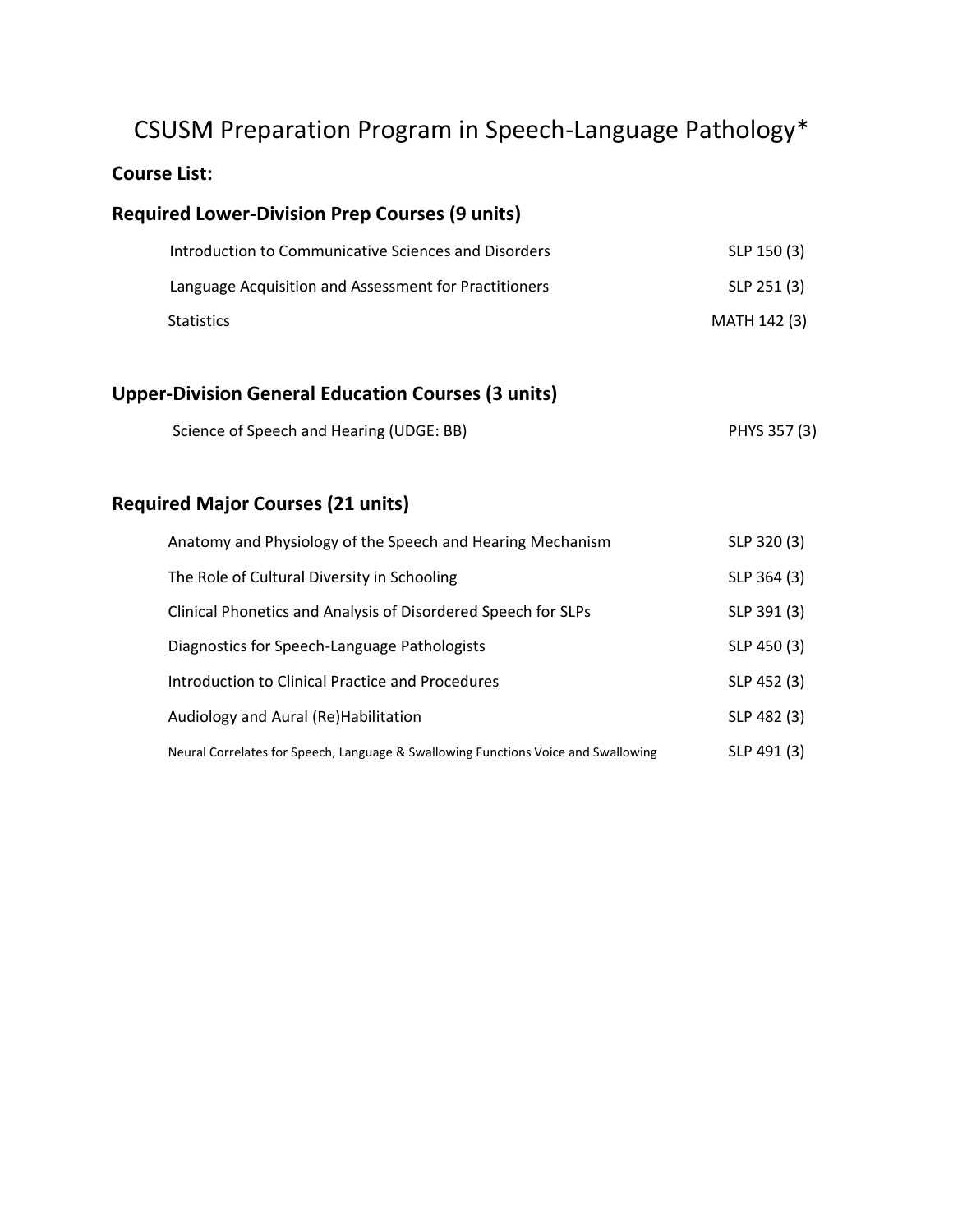# **SLP Prep Cohort – Fall Start Course Sequence**

*Please be aware, this may differ from previous Cohort sequences. The sequence of some prerequisite courses is subject to change. Any sequence updates for the current cohort will be updated and communicated directly with those affected students.* 

### Fall Semester #1

| 1 <sup>st</sup> Session   |                                                               |         |
|---------------------------|---------------------------------------------------------------|---------|
| <b>SLP 150</b>            | Introduction to Communicative Sciences and Disorders          | 3 units |
| <b>SLP 251</b>            | Language Development and Assessment for Practitioners         | 3 units |
| 2 <sup>nd</sup> Session   |                                                               |         |
| <b>SLP 364</b>            | The Role of Cultural Diversity in Schooling                   | 3 units |
| <b>SLP 482</b>            | Audiology and Aural (Re)Habilitation                          | 3 units |
| <b>Spring Semester #2</b> |                                                               |         |
| <b>PHYS 357</b>           | The Science of Speech and Hearing                             | 3 units |
| <b>SLP 320</b>            | Anatomy & Physiology of the Speech & Hearing Mechanism        | 3 units |
| <b>SLP 391</b>            | Clinical Phonetics and Analysis of Disordered Speech for SLPs | 3 units |
| Summer Semester #3        |                                                               |         |
| 1 <sup>st</sup> Session   |                                                               |         |
| <b>SLP 450</b>            | Diagnostics for Speech-Language Pathologists                  | 3 units |
| <b>SLP 491</b>            | Neural Correlates for Speech, Language & Swallowing Functions | 3 units |
| 2 <sup>nd</sup> Session   |                                                               |         |
| <b>SLP 452</b>            | <b>Introduction to Clinical Practice and Procedures</b>       | 3 units |
| <b>MATH 142</b>           | <b>Statistics</b>                                             | 3 units |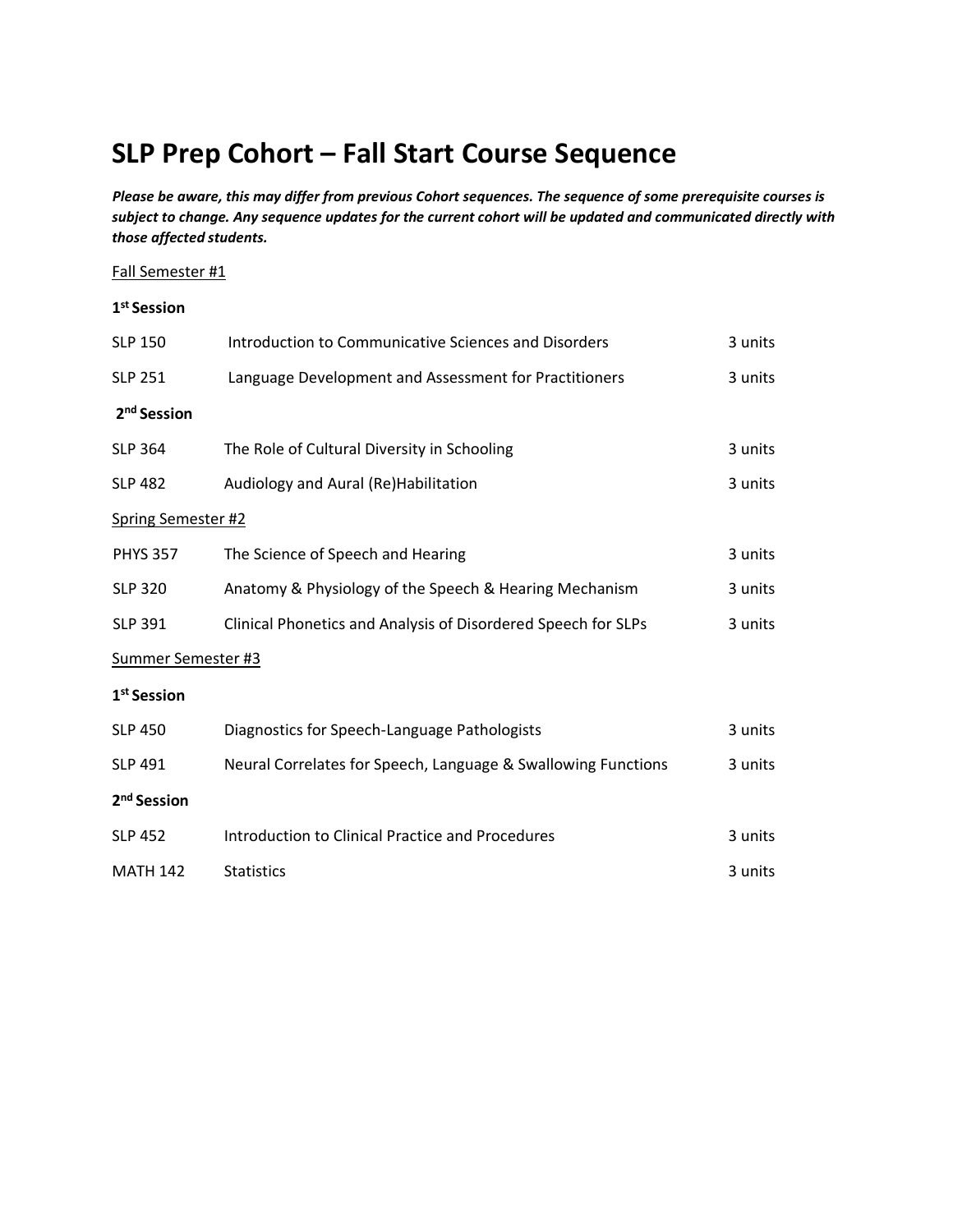# SLP Prep Cohort – Fall Start Course Sequence

# Course Descriptions:

### **MATH 142 (3)**

#### **Basic Statistics**

Covers types of data; descriptive statistics; types of students; probability and sampling distributions; statistical inference; correlation and linear regression; chi-square, t-tests, and F-test; interpretation of the relevance of the statistical findings. Includes the application of technology for statistical analysis from disciplines including business, social sciences, psychology, life science, health science, and education. Enrollment restricted to students who completed the entry-level mathematics requirement (ELM).

### **SLP 150 (3)**

[Change in prefix (Formerly offered as EDSL 150 and 350)]

#### **Introduction to Communicative Sciences and Disorders**

Orientation to a career in speech-language pathology. Overviews the numerous speech, language, cognitive, swallowing and hearing disorders that speech-language pathologists diagnose and treat.

#### **SLP 251 (3)**

# [Change in prefix and course number (Formerly offered as EDSL 251 and 351)] Language **Development and Assessment for Practitioners**

This course serves as a general introduction to the study of language acquisition and assessment. Principles of typical and atypical first and second language acquisition will be examined. We will read and explore how theoretical viewpoints and evidence-based practice influences our approach to acquisition and assessment of typical and atypical language development. Students will gain "explicit" knowledge in language assessment and analysis techniques of natural speech.

#### **SLP 320 (3)**

[Change in prefix and course number (Formerly offered as EDSL 320)]

### **Anatomy and Physiology of the Speech and Hearing Mechanism**

Explores the anatomy and physiology of speech and hearing including respiration, phonation, resonance, articulation, and perception. An introduction to the central and peripheral nervous system also is provided*. Also offered as BIOL 320. Students may not receive credit for both. Enrollment restricted to students who have completed the Lower-Division General Education requirement in Life Science (B2).*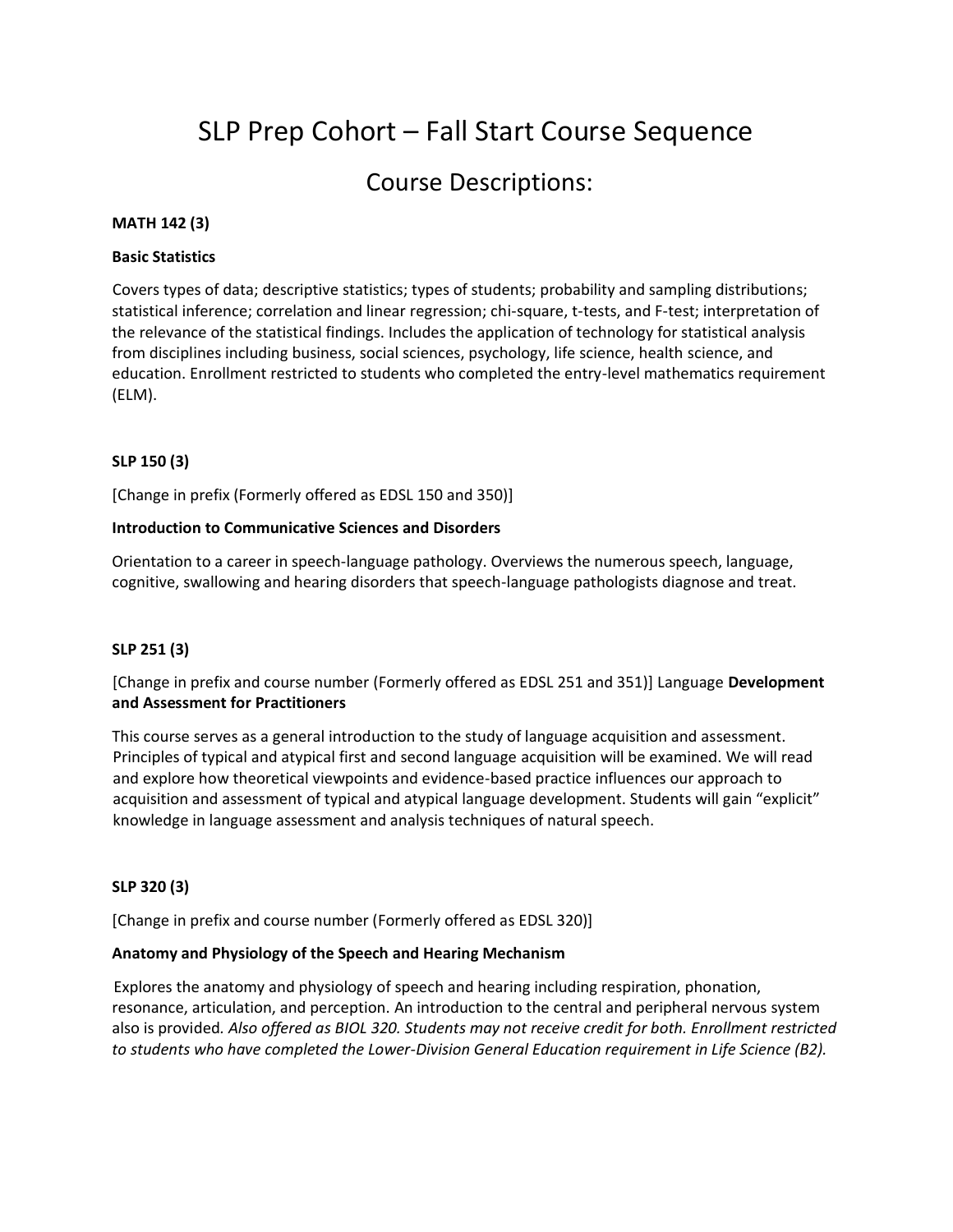## **SLP 357 or PHYS 357 (3)**

# *[Change in prefix (Formerly offered as EDSL 357)]*

# **The Science of Speech and Hearing**

Provides a foundation in the science of sound as applied to speech and hearing with applications in the field of communicative disorders. Students will learn the fundamental science of the production and

perception of sound. The physical and physiological aspects of speech and its measurement will be reviewed. Normal physical processes and principles serve as a framework for understanding abnormal functioning. Clinical applications are used to demonstrate the importance of the science of sound to the clinician. *May not be taken for credit by students who have received credit for PHYS 490-3. Also offered as PHYS 357. Students may not receive credit for both.* 

# **SLP 364 (3)**

[Change in prefix (Formerly offered as EDSL 364)]

## **The Role of Cultural Diversity in Schooling**

Principles of first and second language acquisition (e.g., historical and current theories, psychology, sociocultural, political, and pedagogical factors) and issues related to notions of culture, interaction, and communication in school and community contexts (e.g., the nature of culture, manifestations of cultural contact and cultural diversity in the United States and in California) within a theoretical and applied context.

*Satisfies GE Area: DD* 

*Satisfies Diversity & Equity Area DEu* 

## **SLP 391 (3)**

[Change in prefix (Formerly offered as EDSL 391)]

## **Clinical Phonetics and Analysis of Disordered Speech for Speech Language Pathologists**

Description, analysis, and transcription of typically produced and disordered speech sounds. The importance and application of phonetic transcription in the assessment of individuals with communication disorders is examined. Students will learn techniques for citation and intelligibility assessment. Knowledge of typical and disordered development is incorporated to aid in diagnostic and therapy decisions. Students analyze child and adult speech samples to differentially diagnose articulation and phonological disorders.

## **SLP 450 (3)**

[Change in course number (Formerly offered as EDSL 260 and 450)]

## **Diagnostics in Speech-Language Pathology**